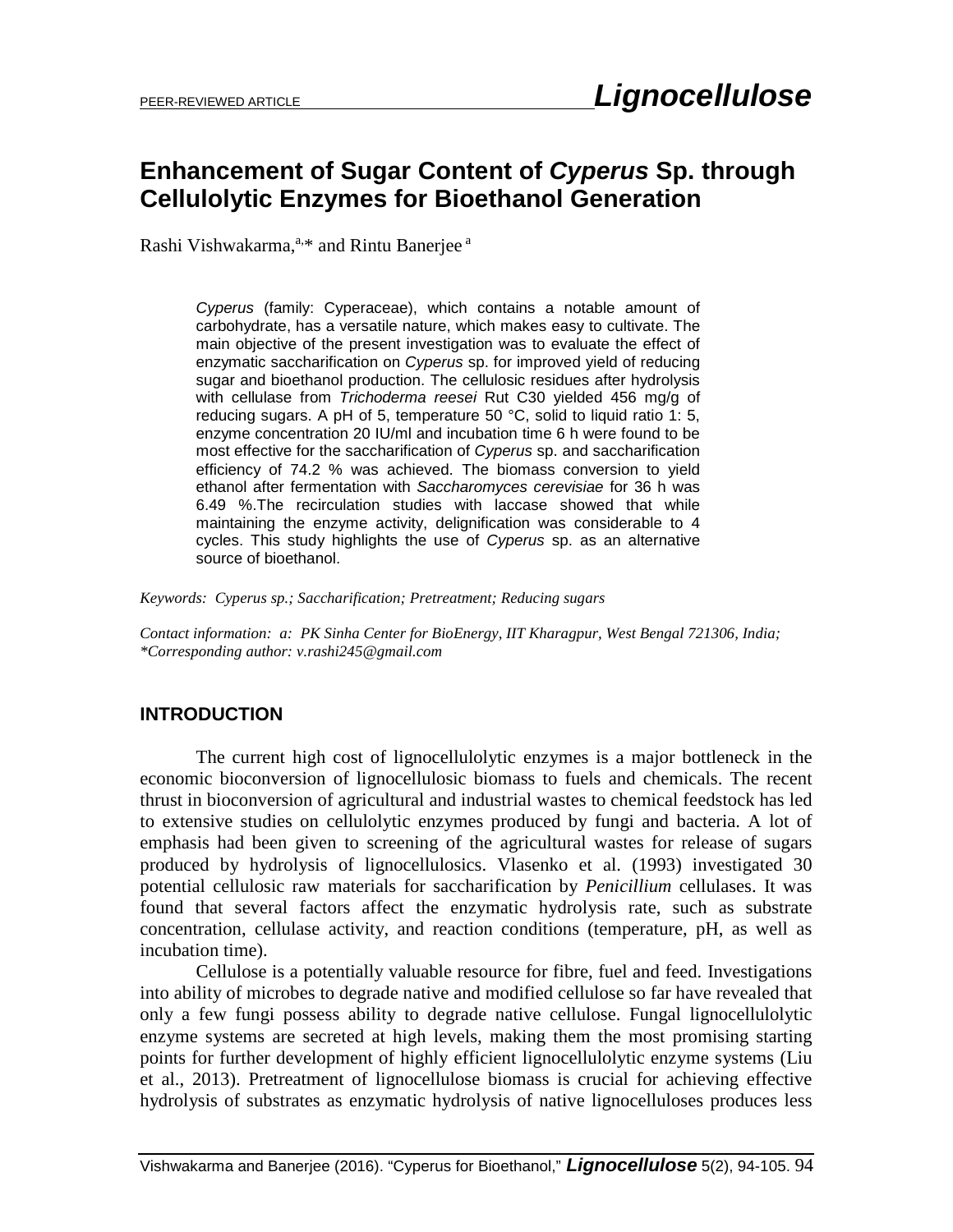than 20% glucose from the cellulose fraction (Zhang and Lynd, 2004). The selection of a pretreatment method has an impact on the subsequent enzymatic hydrolysis (Merino and Cherry, 2007; Romani et al., 2010). Varnai et al. (2010) examined how pretreatments change the structure of the lignin and concluded that complete delignification did not seem essential to achieve hydrolysis. Some pretreatments simply change the location of the lignin which can enhance the hydrolysis without the removal of the lignin (Chandra et al., 2007; Varnai et al., 2010).

Waste biomass and plant sources that are not used for food purpose are especially suitable alternative sources for bioethanol generation. *Cyperus* (family: Cyperaceae) was used in this study for production of bioethanol. It is generally found in tropical and subtropical region and considered as most troublesome weed which can be found anywhere at the bank of water bodies, in the field with crops plant, and its versatile nature makes it easy to cultivate. The major focus of this work is to study the various factors which influence the saccharification process, thus enhancing the yield of reducing sugars for superior ethanol yield. It also presents the relatively unexplored *Cyperus* sp. of grass as an alternative source for production of bioethanol.

### **EXPERIMENTAL**

### **Materials**

#### *Substrate*

Grass was collected locally from local fields of Kharagpur, India. The vegetative part was air dried and crushed to powder.

#### *Biochemical composition analysis of grass*

Lignin content was measured by the titrametric method (Hussain et al., 2002) and cellulose content was estimated by "semimicro determination of cellulose" (Updegroff, 1969) method. All experiments were done in triplicates.

#### *Enzymes*

Hyperactive laccase enzyme was produced from the *Pleurotus* sp (Bhattacharya and Banerjee, 2008) and cellulase was produced from *Trichoderma reesei* RUT C30 (Das et al., 2008). Crude enzyme extract was used for all the experiments.

### **Methods**

### *Enzymatic pretreatment, saccharification and recycling of laccase*

Enzymatic pretreatment of *Cyperus* sp. was performed in Erlenmeyer flasks containing substrate and required volume of laccase. Samples were withdrawn periodically and the solid residues were used for lignin estimation. Recirculation studies upto 4 cycles were studied. Fresh enzyme was added to the recovered enzyme while maintaining the enzyme volume and activity.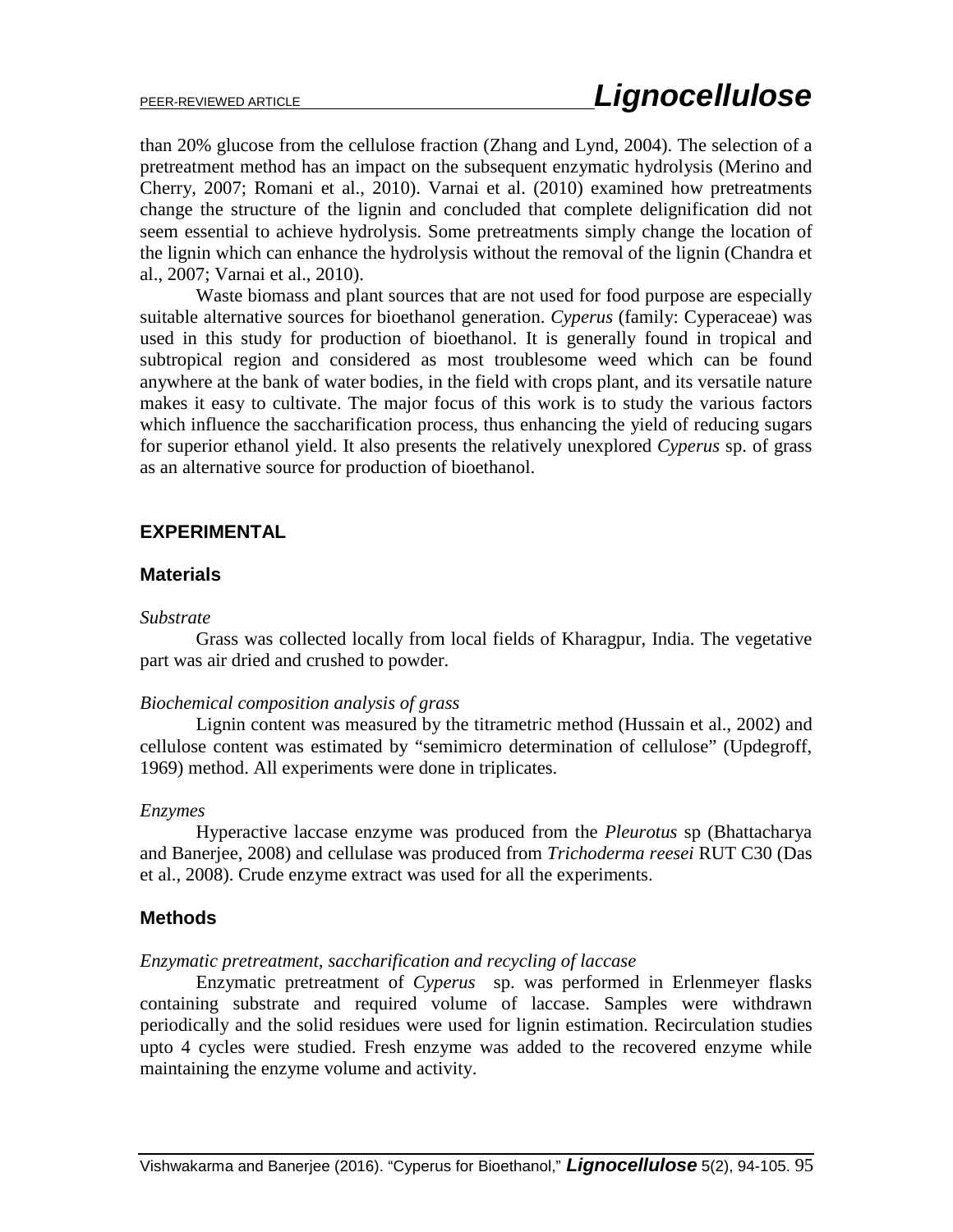Delignified substrate was washed with distilled water and then air dried overnight at 80 °C and was subsequently used for saccharification. Individual sets of experiments were placed to study the effect of enzyme concentration, solid to liquid ratio, temperature, incubation time and pH. Sample aliquots were taken periodically and centrifuged, and the supernatants were analyzed for reducing sugar.

The saccharification efficiency was calculated as follows:

Saccarification efficiency = (reducing sugars  $\times$  0.9  $\times$  100)/ total sugars present in the pretreated substrate.

*Assay of enzymes and Effects of various parameters on reducing sugar content*

Cellulase activity was measured by dinitrosalicylic acid method (Miller et al., 1960) to determine enzyme titre. The individual effects of each of enzyme concentration, substrate concentration (solid loading), incubation time, temperature, and pH were studied on the content of reducing sugars while keeping the other values constant. *Bioethanol fermentation*

Suspension culture of *S. cerevisiae* (24 h) was inoculated into 25 mL of the fermentation medium (in 100 mL Erlenmeyer flasks) containing saccharified solution of *Cyperus sp.*  from the previous step. Yeast extract  $(2 \text{ g/L})$  was added as an additive to the culture medium for enhanced growth. The fermentation was carried out at 37 °C under shaking condition for 48 h. Ethanol was estimated spectrophotometrically by potassium dichromate method.

## **RESULTS AND DISCUSSION**

### *Biochemical analysis*

Biochemical estimations of cellulose, hemicelluloses and lignin were made of raw grass (Table 1). The ash content was found to be 5.98 %. The overall sugar yield obtained from pretreatment and enzymatic hydrolysis was considered as a major indicator for ethanol production. Pretreatment with laccase from *Pleurotus* sp. at 40 °C for 8 h yielded 4.03 % of lignin content. Lignin content below 12 % does not significantly affect the enzymatic digestibility (Chang et al., 2001). Lignin content, crystallinity, and acetyl content of the biomass limits the enzyme digestibility (Chang and Holtzapple, 2000).

| <b>Table 1.</b> Biochemical Analyses (%) in Raw and Pretreated Biomass of Cyperus |
|-----------------------------------------------------------------------------------|
| sp. Biomass                                                                       |

|               | Raw (%) | Delignified (%) |
|---------------|---------|-----------------|
| Cellulose     | 20.76   | 30.07           |
| Hemicellulose | 12.93   | 15.87           |
| Lignin        | 11.88   | 4.03            |
| Ash           | 5.98    |                 |

Irfan et al. (2011) have studied enzymatic hydrolysis of the pretreated biomasses (sugarcane bagasse and wheat straw) with commercial enzymes and indigenously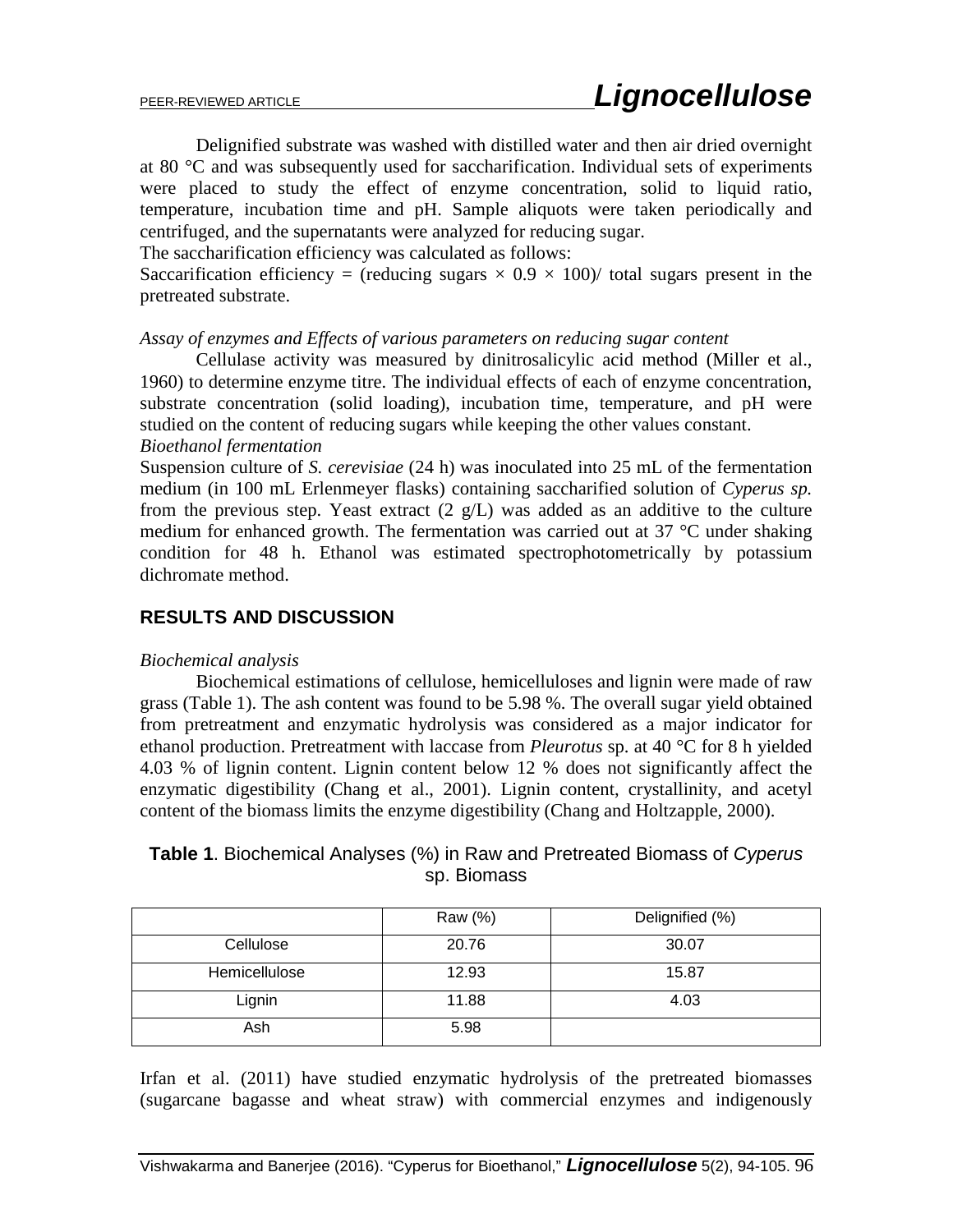produced enzyme from *Trichoderma reesie* grown under solid state fermentation that showed 14.1 % saccharification rate on account of alkaline hydrolysis.

The saccharification efficiency of the pretreated *Cyperus* sp. in the present study was found to be 74.2 %.

### *Enzymatic delignification and recycling*

Delignification of grass was performed using hyperactive laccase followed by lignin estimation. In the preliminary experiments, selection of initial parameters such as pH 7.0, 40 °C, solid to liquid ratio 1:6, enzyme concentration 500 IU/ mL and incubation time 8 h showed maximum degree of delignification. Considerable delignification was achieved for upto 4 cycles with fresh enzyme being added to the recovered enzyme while maintaining the enzyme volume and activity (Fig.1).



**Fig. 1**. Effect of recirculation of enzyme on delignification and enzyme activity

## *Enzymatic hydrolysis by cellulase from T. reesei RUT C30*

Pretreated *Cyperus* grass sample was hydrolyzed by cellulase from *T. reesei* (20 IU/mL/g substrate) at pH 5, 50  $^{\circ}$ C for 8 h. The reducing sugar concentration reached 431.775 mg/g substrate. Xylose and arabinose have been detected by Chen et al. (2008), showing the presence of xylanase in *T. reesei* cellulose. They also found a high amount of cellobiose in the cellulosic hydrolysate, indicating relatively low cellobiase activity in *T. reesei* cellulase. It is known that there are many factors that influence the enzymatic hydrolysis of cellulose in lignocellulosic feedstocks, such as cellulose crystallinity, cellulose degree of polymerization, lignin barrier (content and distribution), hemicellulose content, and porosity (Alvira et al., 2010). It has been suggested that adsorption is one of the major requirements for efficient enzymatic hydrolysis of insoluble cellulose. Cellulase enzymes are very specific in their action, producing virtually no glucose degradation products. Cellulases (of fungal or bacterial origin) are in fact a mixture of enzymes which act in concert and synergistically (Mosier et al., 1999). However, cellulose hydrolysis in aqueous media suffers from slow reaction rates because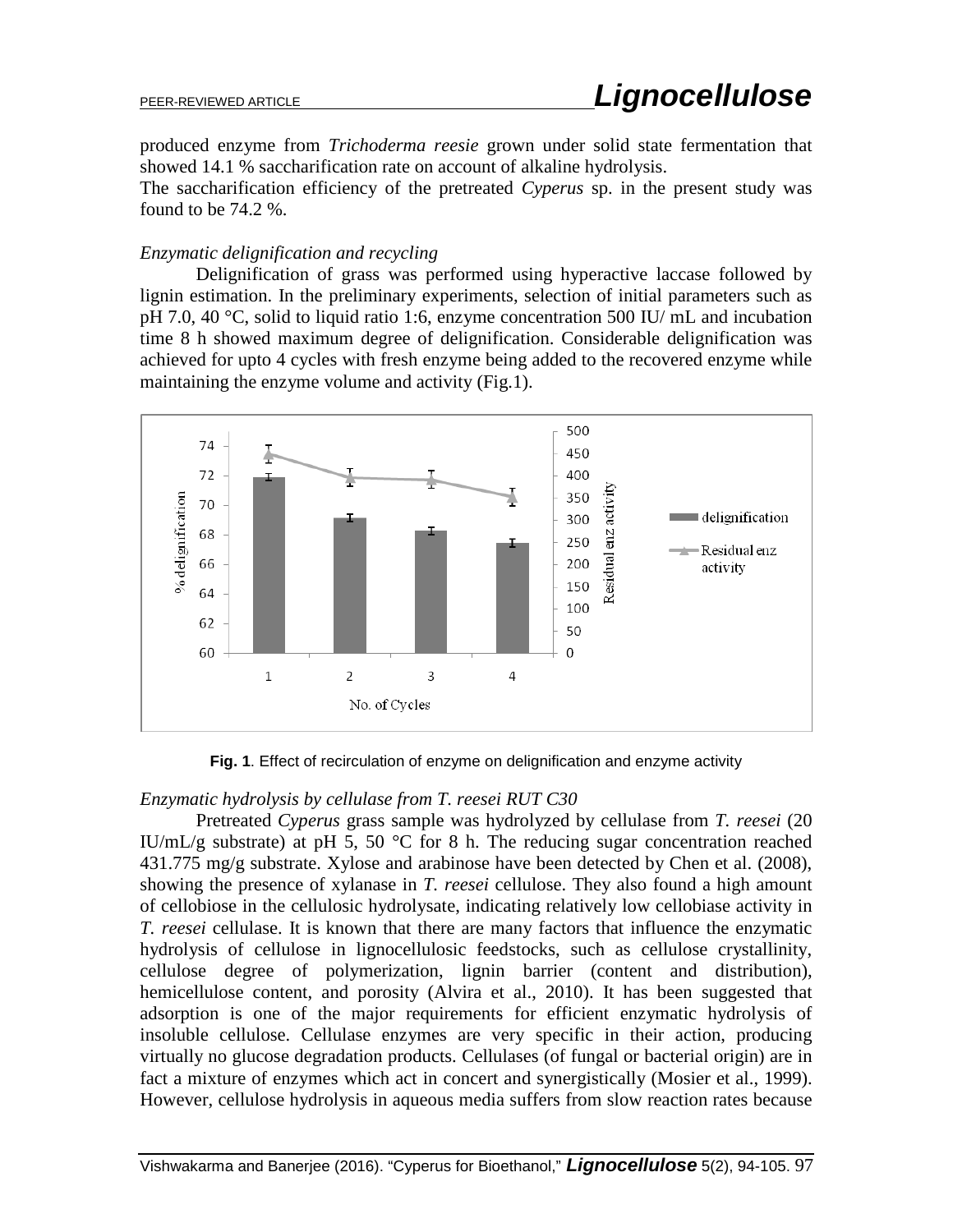the substrate (cellulose) is a water insoluble crystalline biopolymer. Therefore, the enzymes have to accomplish the hydrolytic decomposition via first adsorbing on the cellulose surface, partially stripping the individual polymer chains from the crystal structure, and then cleaving the glycoside bonds in the chain (Lynd et al., 2002; Zhang and Lynd, 2004). Adsorption sites of crystalline cellulose are very limited due to the tight packing arrangement of cellulose fibrils, which not only excludes the enzymes but also largely excludes water (Lynd et al., 2002; Zhang and Lynd, 2004). Pretreatment methods increase the surface area accessible to water and cellulases are expected to generate improvements in hydrolysis kinetics and conversion of cellulose to glucose (Gollapalli et al., 2002; Sun and Cheng, 2002; Zhang and Lynd, 2004). However there is no clear understanding of the mechanism by which these adsorbed enzymes promote the enzymatic degradation of cellulose. Substrate factors such as the degree of crystallinity of cellulose and the type and content of lignin may also influence the efficiency of hydrolysis.

### *Effects of enzyme concentration on saccharification*

Enzymatic hydrolysis of pretreated *Cyperus* sp. sample using different enzyme dosages showed maximum amount of reducing sugar at 20 IU/mL at the end of 8 h. Further increase in enzyme dosage did not yield a corresponding increase in reducing sugars (Fig. 2). The accessibility of cellulase to the limited adsorption sites on crystalline cellulose structure is generally believed to play an important role in determining the cellulose hydrolysis rate.



**Fig. 2.** Effect of enzyme titre on the yield of reducing sugars of *Cyperus* sp. (Values held constant: solid loading: 20 %; pH: 5; temp.: 50° C; incubation time: 8 h)

### *Effects of incubation time on saccharification*

Incubation time is a major factor that can affect saccharification and in turn the hydrolysis yield. Enzyme concentration was fixed at 20 IU/mL. An incubation time of 6 h showed highest reducing sugar yield (456.01 mg/g), which decreased considerably at 8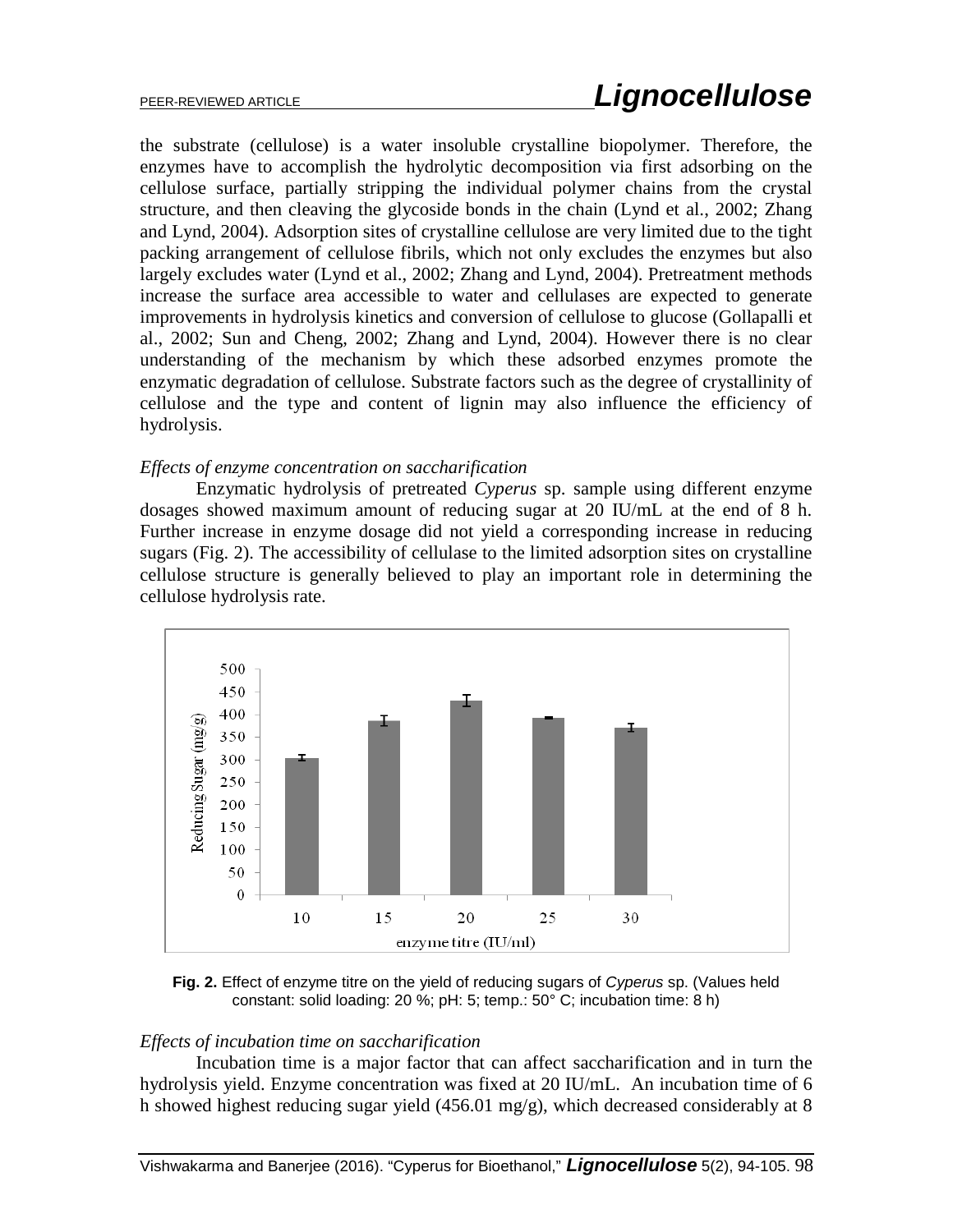h and 10 h to 409 mg/g and 387 mg/g, respectively (Fig. 3). The results could imply that the available enzyme adsorption sites became saturated, thus leading to decline in the catalytic turnover rate.

Cellulase reflected a decreasing trend in saccharification for longer incubation time. Melo et al. (2007) reported that the enzyme level declined with prolonged incubation. This could be due to loss of moisture or denaturation of the enzyme resulting from variation in pH due to release of sugars. Singh et al. (2009) reported that the decrease of enzyme activities may be due to the accumulative effect of cellobiose.



**Fig. 3.** Effect of incubation time on the yield of reducing sugars of *Cyperus* sp. Values held constant: enzyme titre : 20 IU/mL; solid loading : 20 %; pH : 5; temp.: 50° C

### *Effects of substrate concentration on enzymatic hydrolysis*

The effects of substrate concentration on enzymatic hydrolysis were investigated at a fixed enzyme dosage of 20 IU/mL. Little difference in reducing sugar concentration was observed with the substrate concentration ranging from 15 to 20 % (Fig. 4). The reducing sugar at 15 % solid loading was 407 mg/g, just a little higher than that at 452 mg/g substrate concentration at 20 % solid loading. Previous investigations have shown that high substrate concentration usually resulted in lower hydrolysis yield due to product inhibition (Ramos *et al*., 1993), enzyme inactivation (Reese, 1980) and reactivity decrease of the substrate (Sinitsyn *et al*., 1991). Sufficient enzyme dosage and low substrate concentration are possible explanations for the little difference in hydrolysis yield observed at different substrate concentration. On the other hand, reduction in enzyme production at high moisture may be due to the reduction in substrate porosity, changes in the structure of substrate particles (Baysal *et al*., 2003).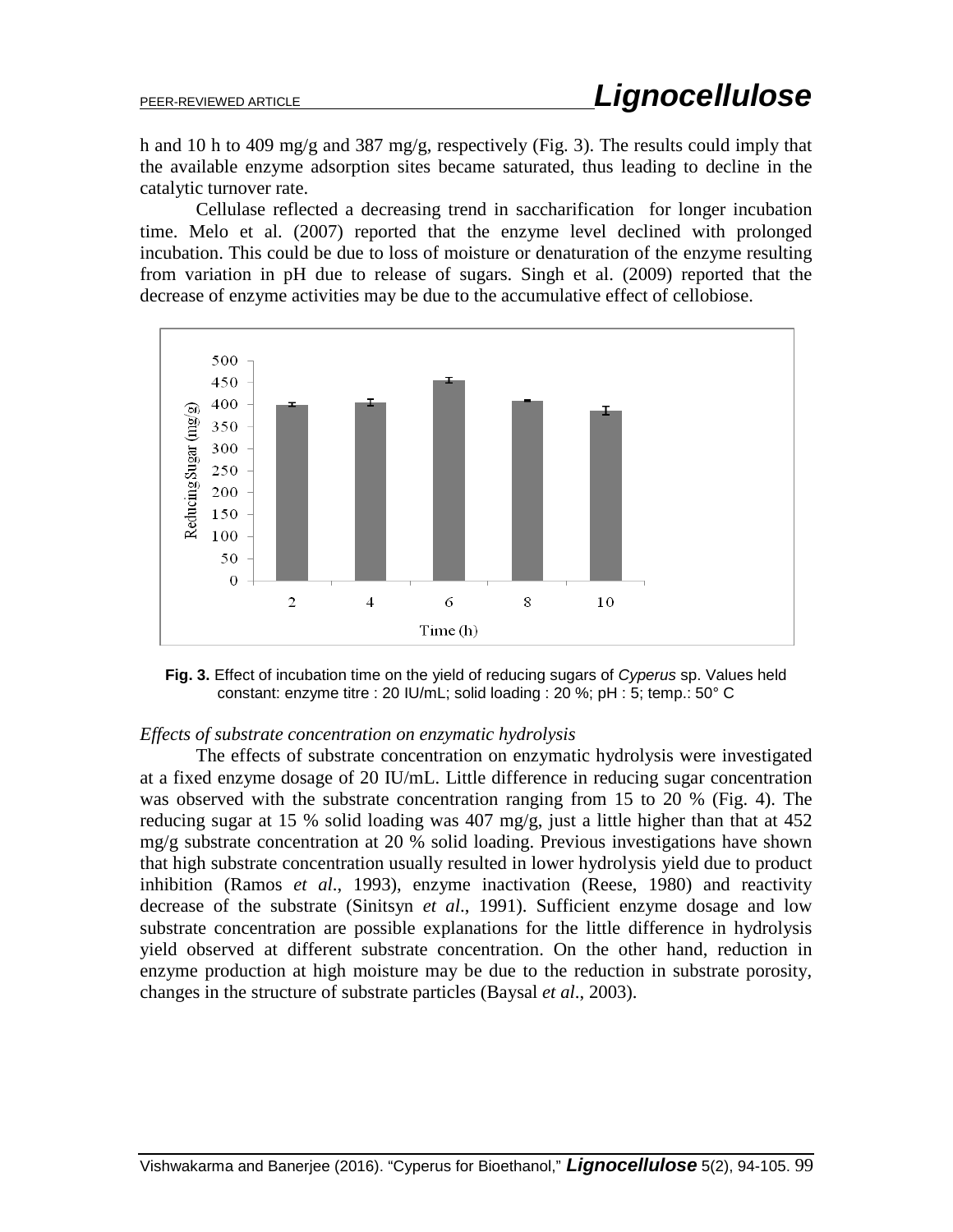

**Fig. 4.** Effect of solid loading on the yield of reducing sugars of *Cyperus* sp. Values held constant: enz. titre : 20 IU/mL; pH : 5; temp.: 50° C; incubation time: 8 h

### *Effects of temperature and pH*

Subsequently, the effects of temperature and pH were also measured. The optimum pH for the maximum release of sugar was 5, and a temperature of 50  $^{\circ}$ C resulted in maximum hydrolysis of the enzyme treated substrate. (Fig. 5 and 6). The optimum pH for saccharification was the optimum pH for synthesis of cellulolytic enzyme by fungus (Baig et al., 2003). Similarly temperature for the synthesis of the enzyme was the optimum for the saccharification of *Cyperus* sp. An increase in temperature speeds up enzyme-mediated reactions; when heated beyond an optimum temperature leads to denaturation.



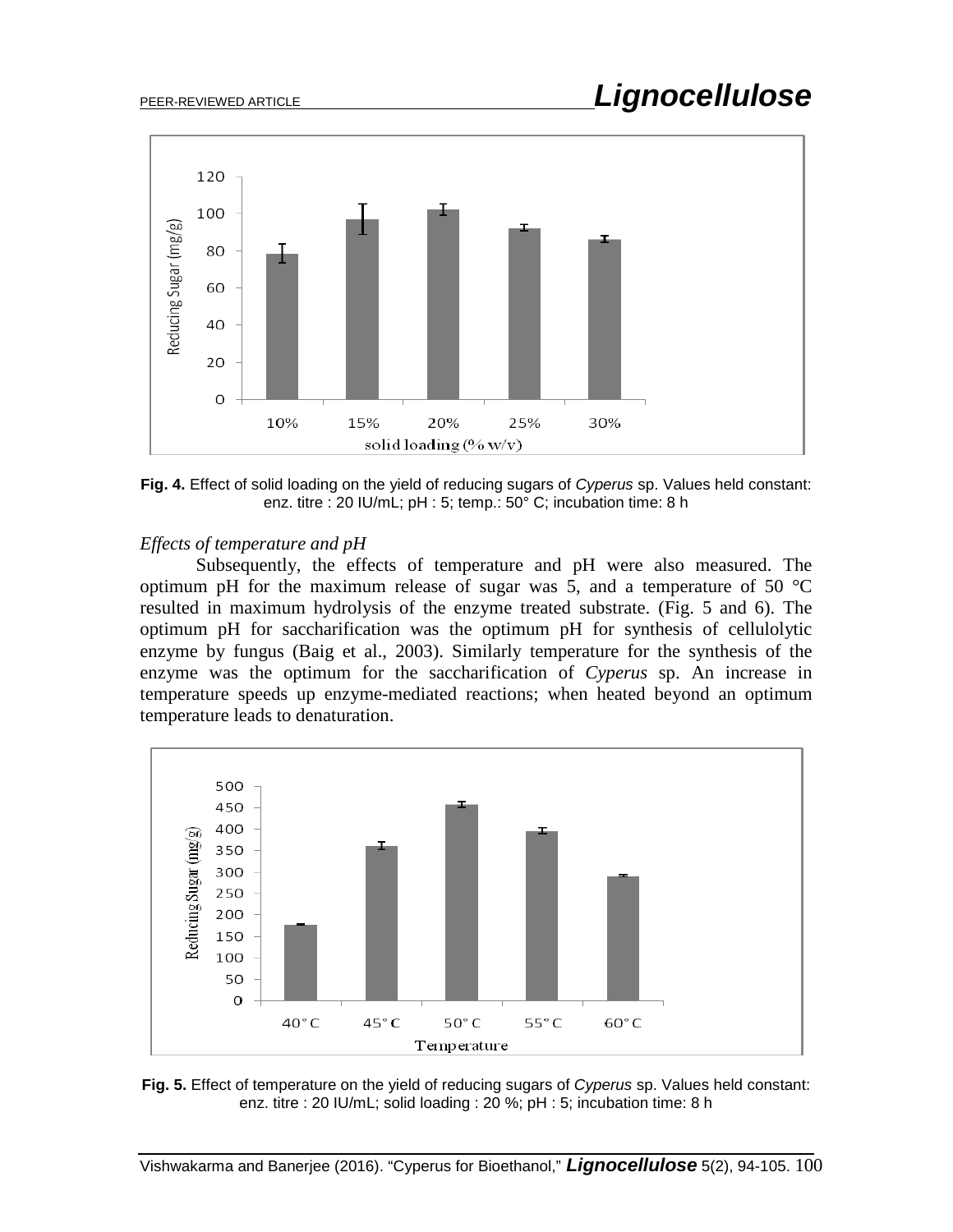

**Fig. 6.** Effect of pH on the yield of reducing sugars of Cyperus sp. Values held constant: enz. titre : 20 IU/mL; solid loading : 20 %; temp.: 50° C; incubation time: 8 h

### *Fermentation of saccharified cyperus sp.*

Ethanol estimated through the dichromate method was found to be 6.49 g/L after 36 h of incubation which is significantly higher as compared to other study by Kumar et al. (2013), who have reported 4.4 % ethanol in *Cyperus rotundus*. The yeast strain produces small amount of acetic acid and succinic acid as byproducts along with the ethanol. Similar bioethanol production was reported for dilute acid pretreated rice straw (Karimi et al., 2006).

### *Saccharification efficiency*

A saccharification efficiency of 74.2 % was calculated. Enzymes are optimally active at a specific pH and temperature. The effect of pH of the medium revealed that the optimum value for enzyme production was obtained at pH 4.8. Optimal pH is very important for growth of the microorganism and its metabolic activities. As the metabolic activities of the microorganism are very sensitive to changes in pH, cellulase production by *T. reesei* was affected by varying pH of the medium. The present findings are comparable to previously reported results from literature. Cellulases from *T. reesei* work better in more acidic pH (4.5 to 5.0), (Gomes et al., 2006; Yang et al., 2004). This corroborates the results of Tenborg *et al.* (2001), where the optimum glucose yields were obtained at pH 4.8. pH is among most important factors for any saccharification and fermentation process and depends upon microorganisms because each microorganism possesses a pH range for its growth and activity (Lonsane et al.,1985). Increase and decrease in pH on either side of the optimum value resulted in decrease in sugar yields. The rate and extent of saccharification depend on the nature and pretreatment of the substrate, enzyme and substrate concentration, product inhibition, and enzyme stability (Fan et al., 1982; Saddler et al., 1993). All of these interact to cause the rate of hydrolysis to fall rapidly with time. As the more susceptible portions of the cellulose are hydrolyzed, the residue is rendered increasingly crystalline and resistant, products accumulate, and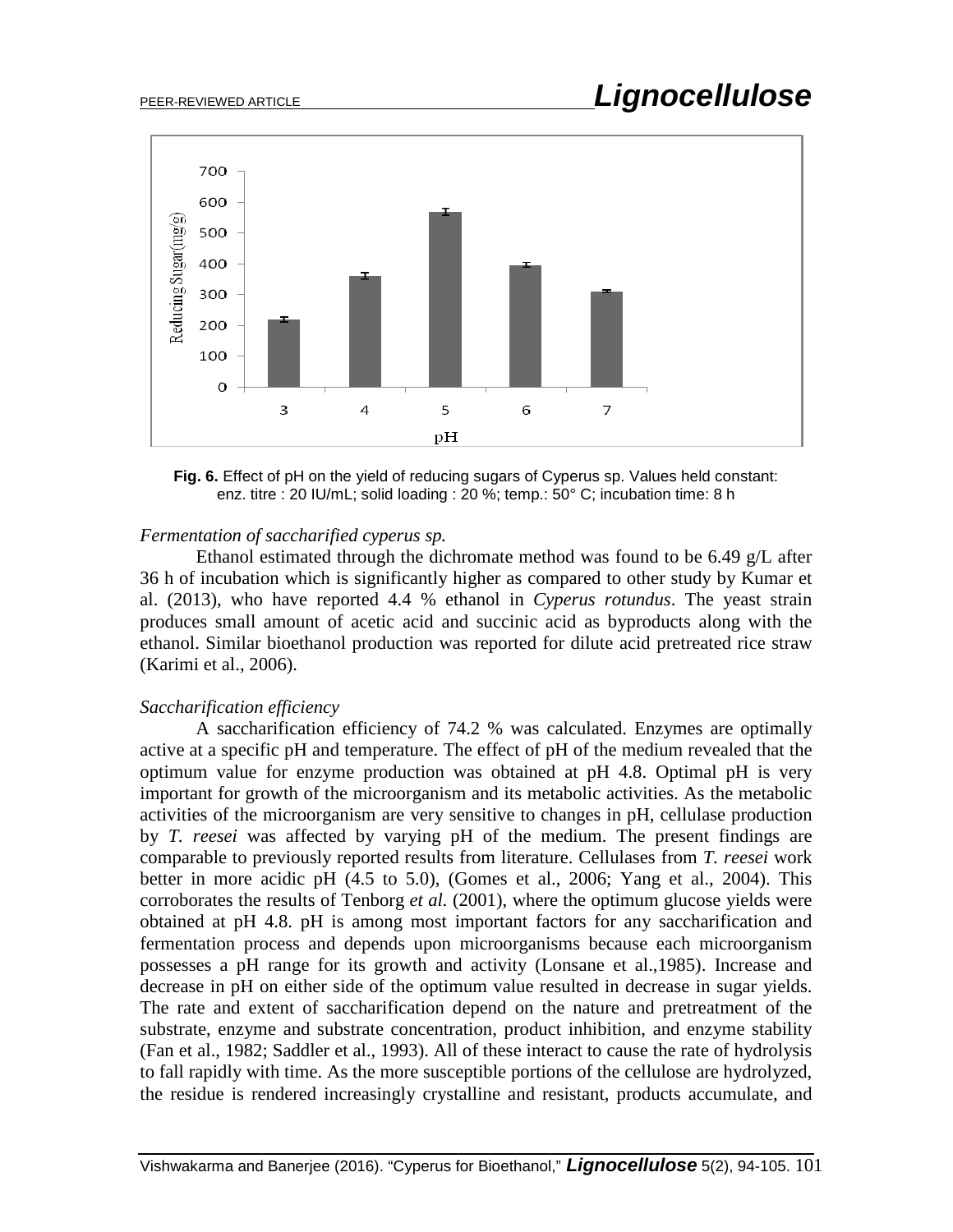they competitively inhibit the enzymes. Since cellulose simultaneously decreases, the inhibitor/substrate ratio rises (Converse, 1993).

The difference in the amount of total reducing sugars released can be attributed to the differences in the cellulose structure for the amorphous cellulose after pretreatment and largely crystalline untreated cellulose. Cellodextrins (β-1,4-glucose oligomers) with a degree of polymerization from 2 to 6 are soluble in water (Klemm et al., 1998; Pereira et al., 1988; Zhang and Lynd, 2005) and cellodextrins with DP from 7 to 13 are slightly soluble in hot water (Schmid et al., 1988 Zhang and Lynd, 2003, 2004). The pretreated amorphous cellulose substrate hydrolyzes rapidly to short glucose oligomers, mitigating mass transfer limitations on overall reaction rates. Pretreated amorphous cellulose is hypothesized to have a higher fraction of β-glucosidic bonds accessible to cellulase due to the decreased crystallinity and potentially increased surface area obtained from the pretreatment process. Endoglucanases act at random sites in the internal accessible regions of cellulose polysaccharide chains, resulting in a rapid decrease in degree of polymerization of the substrate due to the formation of smaller cellulose chains of varying lengths (Zhang and Lynd, 2004). Exoglucanase or cellobiohydrolase acts on the chain ends liberated by the action of endoglucanase, producing primarily cellobiose (Lynd et al., 2002; Teeri, 1997). In native cellulose, the low surface area limits the endoglucanases accessibility to b-glucosidase bonds and hence the decrease in degree of polymerization is not as rapid as in the regenerated cellulose and the native cellulose remains insoluble. Relatively less work has been done in this species of weed. This study emphasizes the use of *Cyperus* sp. as an alternative source, for the production of bioethanol.

# **CONCLUSIONS**

- 1. From the experiments for saccharification, pH 5, temperature 50  $\degree$ C, solid to liquid ratio 1:5, enzyme concentration 20 IU/ml and incubation time 6 h were found to be most effective for the saccharification of *Cyperus* sp. yielding 456 mg/g of reducing sugars and saccharification efficiency of 74.23 %.
- 2. 6.49 g/L ethanol was estimated after 36 h of fermentation *S. cerevisiae* strain. The results obtained in the present investigation are indicative of improved conversion efficiency for prospective production of bioethanol.

# **ACKNOWLEDGMENTS**

The authors are thankful to the Department of Biotechnology for financial support.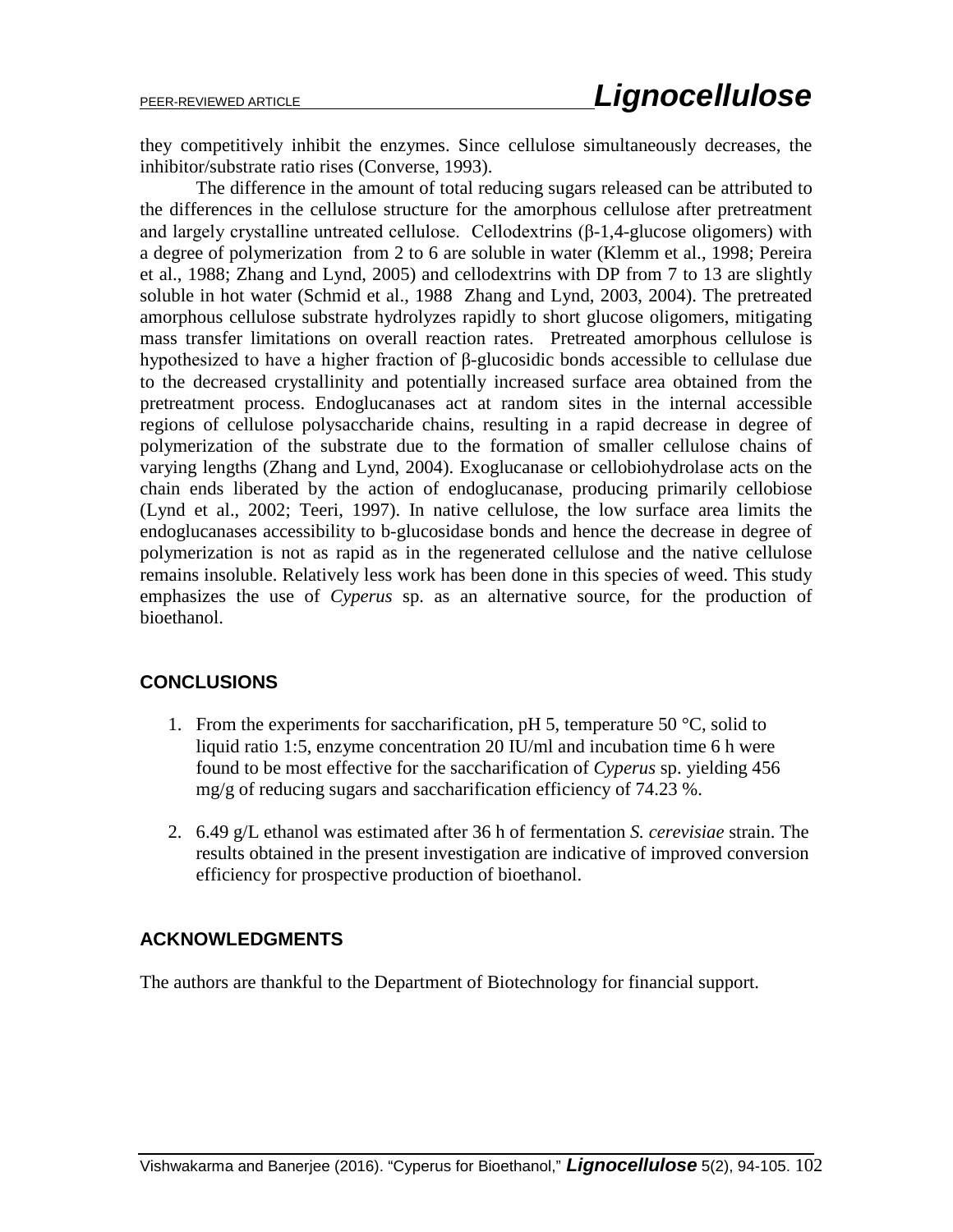### **REFERENCES CITED**

- Alvira, P., Tomas-pejo, E., Ballesteros, M., and Negro, M. J. (2010). "Pretreatment technologies for an efficient bioethanol production process based on enzymatic hydrolysis. A review," *Bioresour. Technol.* 101, 4851-4861.
- Baig, M. M. V., Mane, V.P., More, D. R., Shinde, L. P., and Baig, M. I. A. (2003). "Utilization of agricultural waste of Banana: Production of cellulases by soil fungi,"*J. Environ. Biol*. 24:173-176.
- Baysal, Z., Uyar, F., and Aytekin, C. (2003). "Solid state fermentation for production of á-amylase by a thermotolerant Bacillus subtilis from hotspring water,"*Proc. Biochem* 38, 1665-1668.
- Bhattacharya, S. S., and Banerjee, R. (2008). "Laccase mediated biodegradation of 2, 4 dichlorophenol using response surface methodology,"*Chemosphere* 73(1),81-85.
- Bjerre, A.B., Olesen, A.B., and Fernqvist, T. (1996). "Pretreatment of wheat straw using combined wet oxidation and alkaline hydrolysis resulting in convertible cellulose and hemicellulose,"*Biotechnology Bioengineering* 49, 568-577.
- Chandra, R. P., Bura, R., Mabee, W. E., Berlin, A., Pan, X., and Saddler, J.N. (2007). "Substrate pretreatment: The key to effective enzymatic hydrolysis of lignocellulosics,"*Adv. Biochem. Eng. Biotechnol.* 108, 67-93.
- Chang, V.S., and Holtzapple, M.T. (2000). "Fundamental factors affecting biomass enzymatic reactivity,"*Applied Biochemistry Biotechnology*84-86, 5-37.
- Chang, V.S., Kaar, W.E., Burr, B., and Holtzapple, M.T. (2001). "Simultaneous saccharification and fermentation of lime-treated biomass,"*Biotechnology Letters* 23(16), 1327-1333.
- Chen, M., Zhao, J., and Xia, L. (2008). "Enzymatic hydrolysis of maize straw polysaccharides for the production of reducing sugars,"*Carbohydrate Polymers* 71, 411-415.
- Converse, A. O. (1993). "Substrate factors limiting enzymatic hydrolysis," *Biotechnology in Agriculture* (9), 93-106.
- Das, M., Banerjee, R., and Bal, S. (2008). "Multivariable parameter optimization for the endoglucanase production by *Trichoderma reesei* Rut C30 from *Ocimum gratissimum* seed,"*Braz Arch Biol Technol* 51, 35-41.
- Fan, L.T., Lee, Y.H., and Gharpuray, M. M. (1982). "The nature of lignocellulosics and their pretreatments for enzymatic hydrolysis," *Adv. Biochem. Eng.* 23, 157-187.
- Gollapalli, L. E., Dale, B. E., and Rivers, D. M. (2002). "Predicting digestibility of ammonia fiber explosion (AFEX)-treated rice straw," *Appl. Biochem. Biotechnol.* 98(100), 23-35.
- Gomes, I., Shaheen, M., Rahman, S. R., and Gomes, D. J. (2006). "Comparative studies on production of cell wall degrading hydrolases by *Trichoderma reesei* and *T. viride* in submerged and solid state cultivations,"*Bangladesh J. Microbiol.*23(2),149-155.
- Hussain, M. A., Huq, M. E., and Rahman, S. M. (2002). "Estimation of lignin in jute by titration method," *Pak. J. Biol. Sci.* 5,521-522.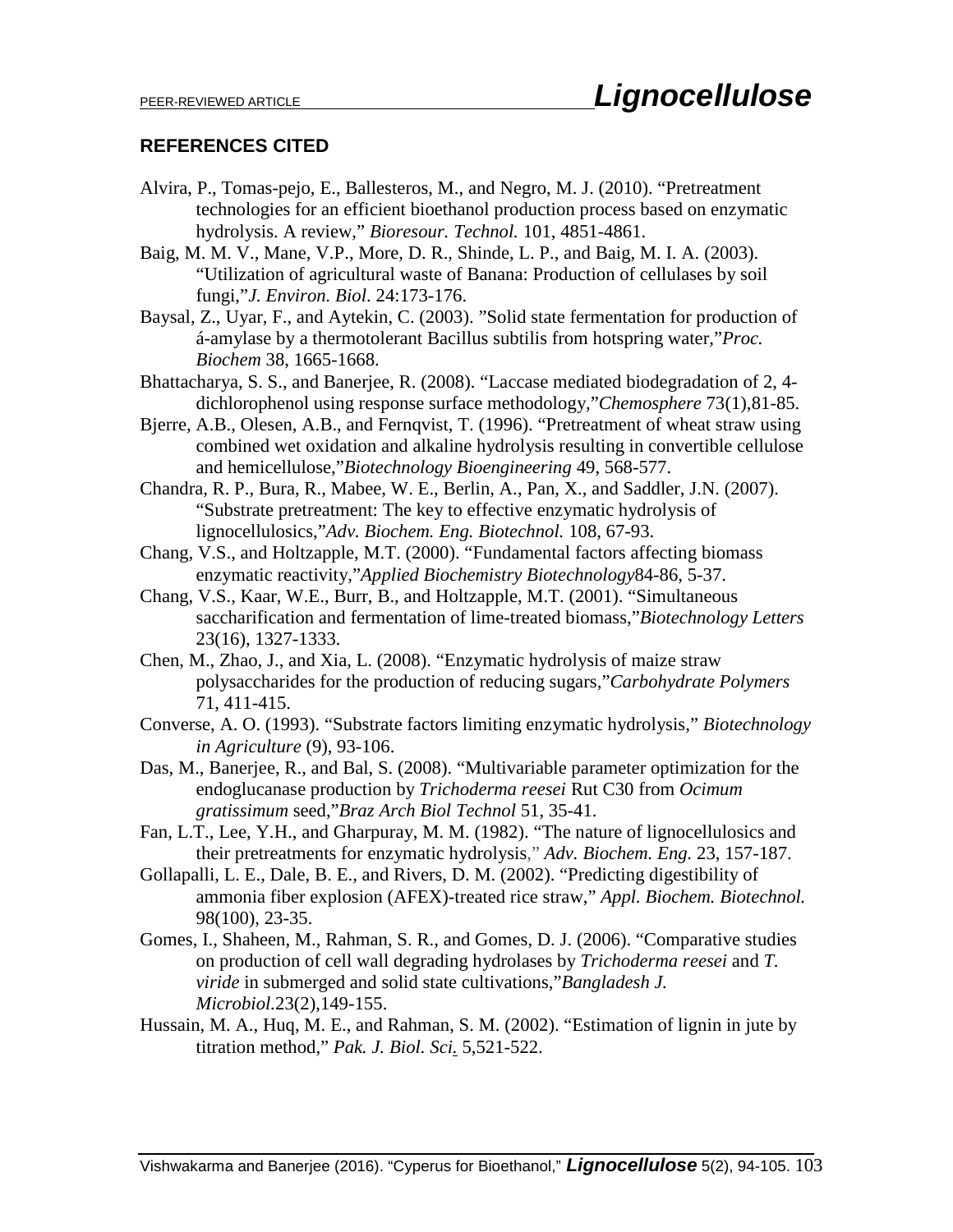- Irfan, M., Gulsher, M., Abbas, S., Syed, Q., Nadeem, M., and Baig, S. (2011). "Effect of various pretreatment conditions on enzymatic saccharification,"*Songklanakarin J. Sci. Technol.* 33(4), 397-404.
- Klemm, D., Philipp, B., Heinze, T., Heinze, U., and Wagenknecht, W. (1998). *Comprehensive Cellulose Chemistry. I. Fundamentals and Analytical Methods*, Wiley-VCH, Weinheim.
- Liu, G., Qin, Y., Li, Z., and Qu, Y. (2013). "Development of a highly efficient, low-cost lignocellulolytic system in the post genomic era,"*Biotech Adv.*31 (6), 962-975.
- Lonsane, B. K., Ghildyal, N. P., Budiatman, S., and Ramakrishna, S.V. (1985). "Engineering aspects of solid state fermentation,"*Enz and Micro Technol*7, 258- 265.
- Lynd, L. R., Weimer, PJ, van Zyl, W. H., and Pretorius, I. S. (2002). "Microbial cellulose utilization: Fundamentals and biotechnology,"*Microbiol Mol Biol Rev* 66(3), 506- 577.
- Melo, I. R., Pimentel, M. F., Lopes, C. E., and Calazan, G. M. T. (2007). "Application of fractional factorial design to levan production by *Zymomonas mobilis*,"*Brazil J. Microbiol.*38, 45-51.
- Merino, S. T., and Cherry, J. (2007). "Progress and challenges in enzyme development for biomass utilization,"*Adv. Biochem. Eng. Biotechnol.*108, 95-120.
- Miller, G. L., Blum, R., Gennon, N. E., andBurton, A. L. (1960). "Measurement of carboxymethyl cellulase activity,"*Anal. Biochem.*2, 127-132.
- Mosier, N. S., Hall, P., Ladisch, C. M., and Ladisch, M. R. (1999). "Reaction kinetics, molecular action, and mechanism of cellulolytic proteins,"*Adv. Biochem. Eng/Biotechnol* 65, 23-\_\_.
- Pereira, A. N., Mobedshahni, M., and Ladisch, M. R. (1988). "Preparation of cellodextrins,"*Methods Enzymol*.160, 26-43.
- Ramos, L. P., Breuil, J. N., and Saddler, J. N. (1993). "The use of enzyme recycling and the influence of sugar accumulation on cellulose hydrolysis by *Trichoderma* cellulases,"*Enzyme and Microbial Technology* 15, 91-125.
- Reese, E. T. (1980). "Inactivation of cellulase by shaking and its prevention by surfactants,"*Journal of Applied Biochemistry* 2, 36039.
- Romani, A., Garrote, G., Alonso, J. L., Parajo, J. C. (2010). "Bioethanol production from hydrothermally pretreated *Eucalyptus globulus* wood,"*Bioresour Technol*101, 8706-8712.
- Saddler, J. N., Ramos, L. P., and Breuil,C.(1993). in:*Bioconversion of Forest and Agricultural Plant Residues,*J. N.Saddler(ed*.*)*,CAB International*, Wallingford, UK.
- Schmid, G., Bisell, M., and Wandrey, C. (1988). "Preparation of cellodextrins and isolation of oligomeric side components and their characterization,"*Anal Biochem*. 175(2), 573-583.
- Singh, A., Singh, N., and Bishnoi, N. R. (2009). "Production of cellulases by *Aspergillus heteromorphus* from wheat straw under submerged fermentation,"*Proceedings of International Conference on Energy and Environmental* 2009; March 19-21, ISSN: 2070-3740.